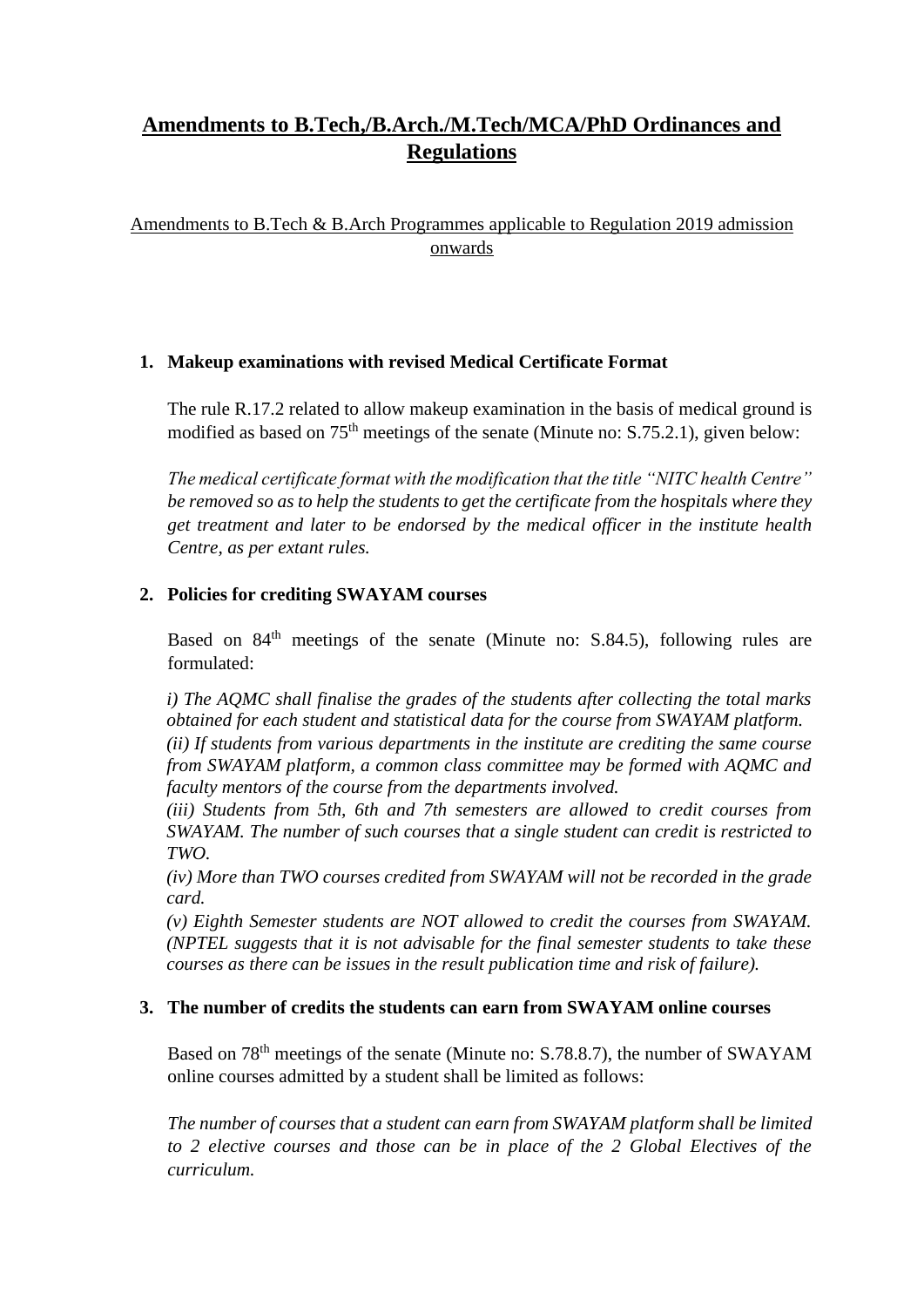#### **4. Change in the definition of CGPA to percentage conversion**

The Rule R.24.3 related to CGPA to percentage conversion is modified as per  $84<sup>th</sup>$ meetings of the senate (Minute no: S.84.3.1). The modified rules may be read as

- *(i) The Cumulative Grade Point Average (CGPA) awarded by NIT Calicut is not convertible to percentage. However, notionally the CGPA may be multiplied by a factor of 10 to obtain a numerical percentage.*
- *(ii) This regulation is effective from 15th June 2021 onwards and is applicable to all graduates of National Institute of Technology Calicut, irrespective of their year of graduation.*

#### **5. Splitting the B.Tech project work as institute project and industry internship**

The rule R18 is modified as per  $84<sup>th</sup>$  meetings of the senate (Minute no: S.84.3.3) as follows:

*The project work in the seventh semester/ninth semester is the prerequisite of the Project work in the eighth semester/tenth semester as the project work in the latter semester needs to be the continuation of the former one.* 

*However, for B Tech students who wish to carry out their project outside the institute with the recommendation of DCC, the project work in the eighth semester need not be the continuation of the former one. In such cases, the students will have to submit two project reports separately for the two semesters.*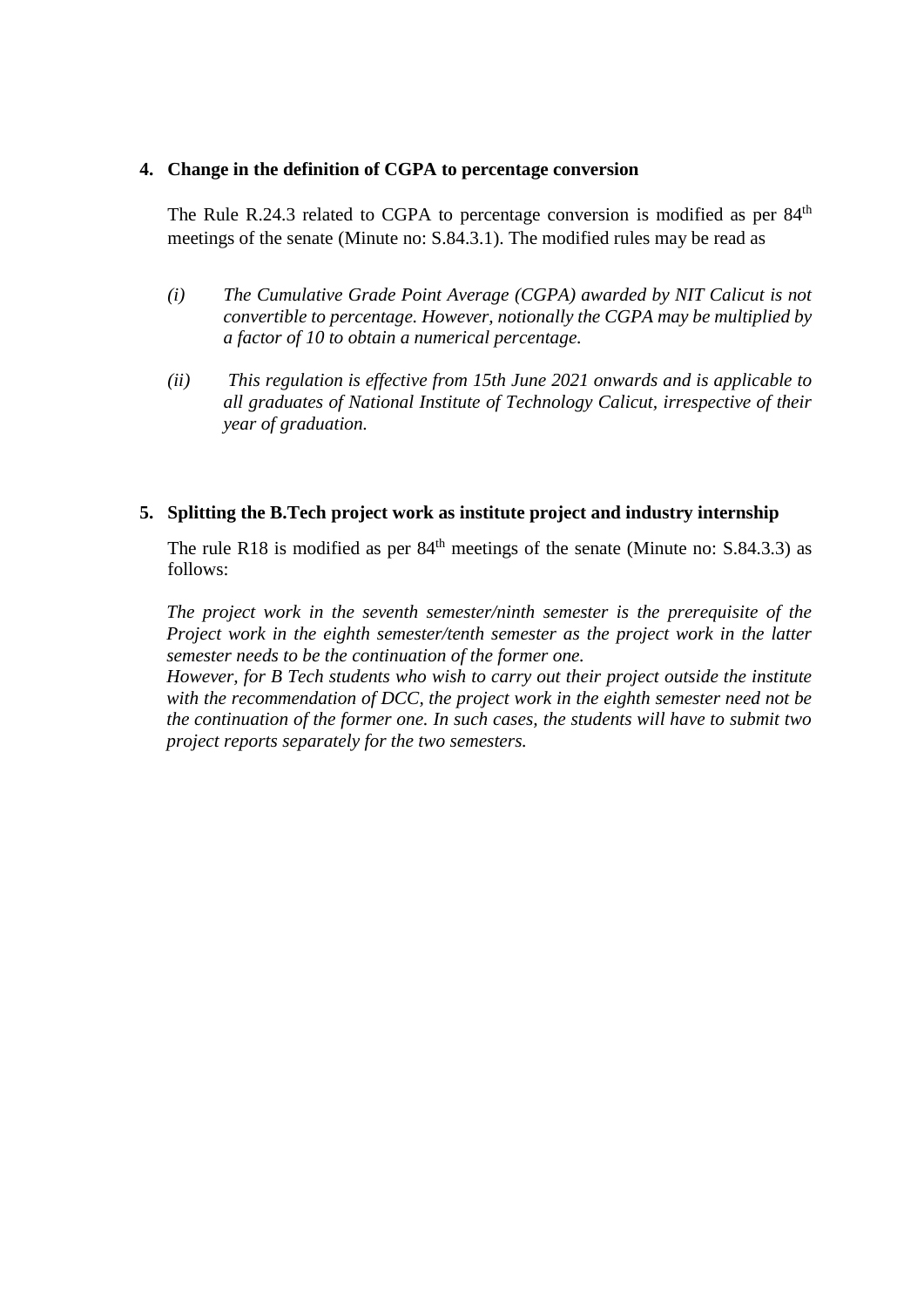Amendments to M. Tech. and M. Plan Regulation 2018 admission onwards

#### **1. PG Admissions pertaining to the eligibility criteria**

The rule R.1.2 is modified as per the  $74<sup>th</sup>$  meetings of the senate (Minute no: S.74.4.6), the minimum eligibility condition specified for the admission to various PG programmes and PhD programme at the Institute shall be modified as follows:

*Candidates should have passed the qualifying degree from a recognized University/Institute and secured at least 6.5 CGPA (on a 10-point scale) or 60% for OC/OBC/EWS, whereas 6.0 CGPA (on a 10-point scale) or 55% in case of SC / ST / PwD candidates. Conversion from CGPA to percentage or vice versa given by individual Institute/university will not be considered / allowed.*

## **2. Regarding "S grade" for M.Tech dissertation**

The last section of R.18.9 is modified as per  $82<sup>nd</sup>$  meeting of the senate (Minute no: S.82.2.3) as follows:

*"The project work/thesis will be considered for awarding Grade 'S' only if a paper, based on the project work is published/accepted for presentation at least in a Scopus indexed conference or a software copyright is granted. However, in exceptional cases, where the student and the guide want to submit a journal/conference publication at a later stage and if the student is able to submit the draft version of the journal/conference paper to the evaluation committee at the time of final presentation of the project work, the student may be considered for awarding S grade if the committee finds the work to be excellent and guide ensures the submission of the work for journal/conference publication".*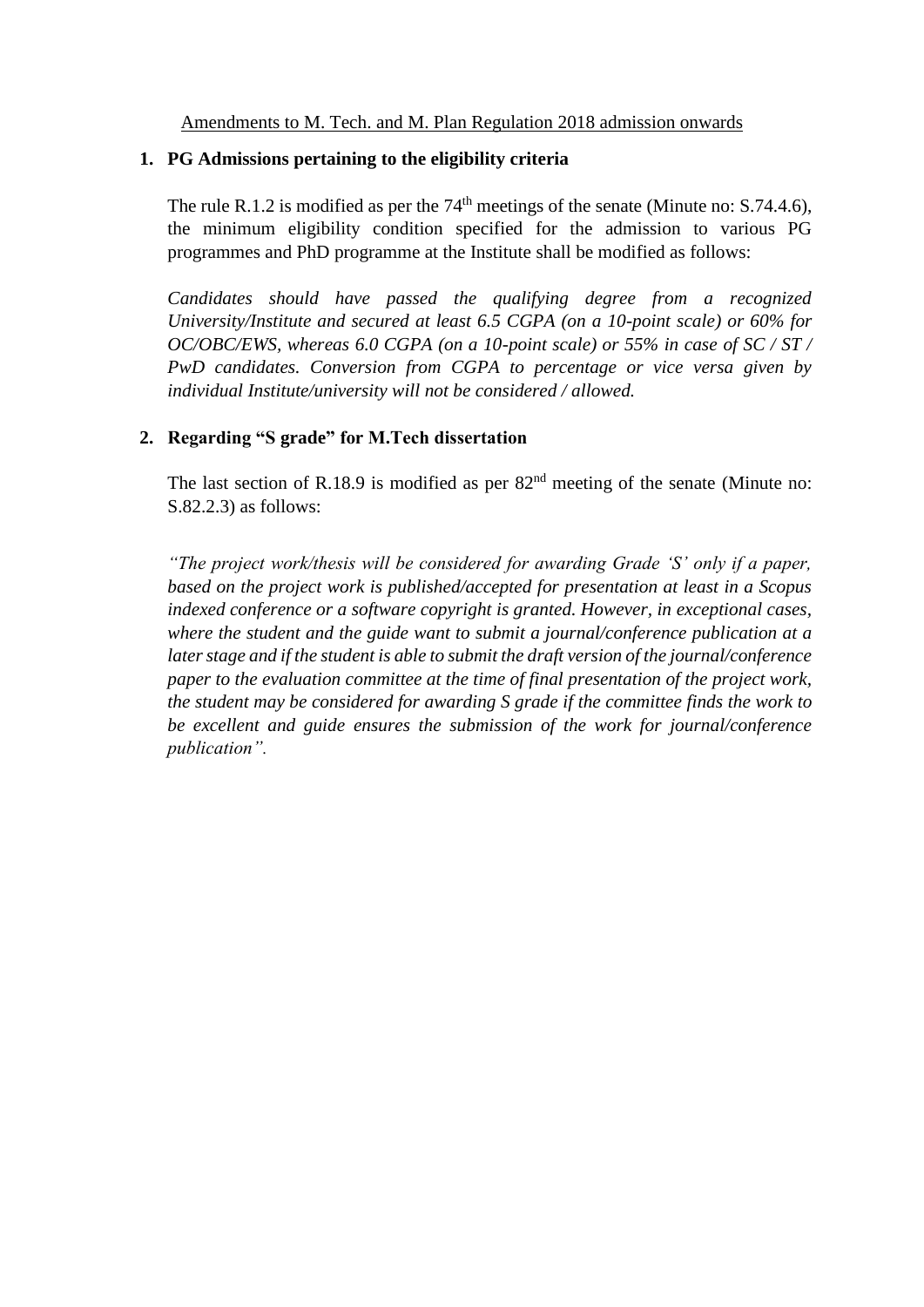## Amendments to Ordinances & Regulations for Ph.D. Programme applicable to 2017 Admission onwards

## **1. Regarding Open seminar, Synopsis submission and Defence (Engineering and Architecture)**

The rule R23 (a) is modified based on  $60<sup>th</sup>$  senate meeting (Minute no: S.60.2.6) as follows:

*"Only those research scholars, who have one research paper accepted, and one research paper communicated in a journal covered by Science Citation Index (SCI) and Science Citation Index Expanded (SCIE) based on the research work carried out, to give open seminar with respect to all the disciplines except Architecture. For Architecture, one research paper accepted and one research paper communicated in a journal covered by Thomson Reuters citation shall be made compulsory for giving open seminar*.*"*

The rule R25 (d) is modified based on  $60<sup>th</sup>$  senate meeting (Minute no: S.60.2.6) as follows:

*"at the time of oral examination (defense), the research scholar should have at least two papers accepted/published in a journal covered by Science Citation Index (SCI) and Science Citation Index Expanded (SCIE) based on the research work carried out, with respect to all the disciplines except Architecture. For Architecture, two research papers accepted/published in a journal covered by Thomson Reuters citation shall be made compulsory at the time of oral examination (defense)"*

Further the following decisions in the  $60<sup>th</sup>$  senate meeting vide Minute no: S.60.2.6 itself are also to be incorporated.

- *(i)* R.8.2.1 (i) and (ii) shall be rewritten to clearly define the role of a faculty, who is about to retire, in admitting PhD students and the role of a faculty, who retires from service, in continuing the guidance of PhD students.
- *(ii)* R.10 (1) shall be modified to keep provisions for the inclusion of external members as DC members in accordance with clause (V) of R.10 (2).
- *(iii)* R.12 (a) shall be modified to include 'Research Methodology" as a compulsory course for PhD students (Pass/Fail category) in addition to the other course requirements mentioned in R.12 (a).
- *(iv)* In R.12 (b), "with advance standing" given in line number 1 shall be deleted.
- *(v)* In R.14 (a), line 3 to 5 shall be modified as "Research scholar shall submit reports of his/her work completed, to the DC and make a presentation on the progress of his/her works in the DC meeting".
- *(vi)* R19 shall be modified to permit only the research scholars who have published a research paper in journals acceptable in NIRF ranking shall only be permitted for conversion from full time to part time.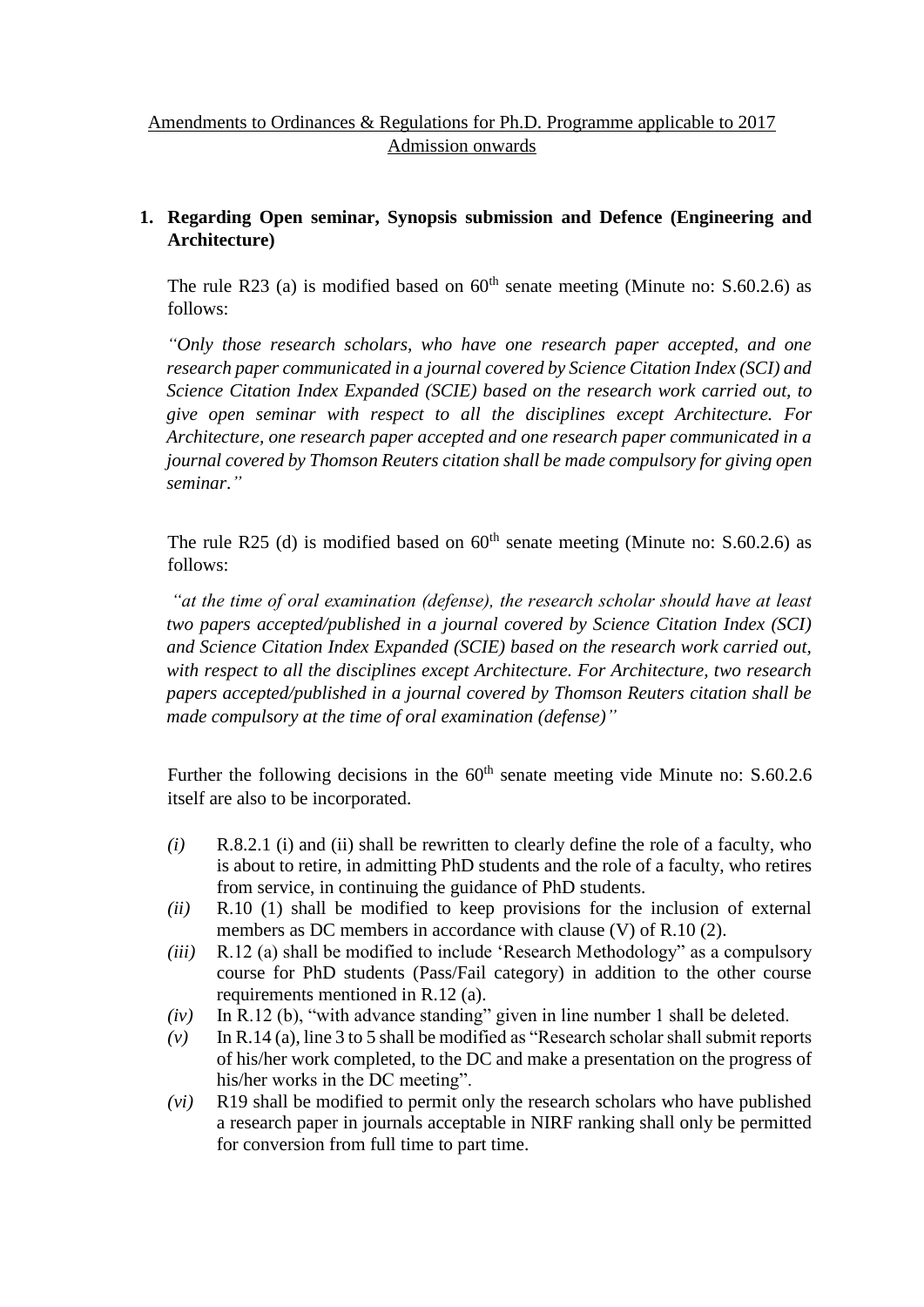- *(vii)* First line of R.22.5 shall be modified as "Leave more than 7 consecutive days for prolonged illness or other medial or valid reasons".
- *(viii)* R.24 shall be modified to include that the panel of examiners for PhD thesis evaluation should have minimum 4 from reputed institutes of higher learning and research in India and 4 from reputed institutes of higher learning from outside India.
- *(ix)* The panel of examiners shall contain foreign examiners from only those institutes/Universities listed in QS world ranking. The cut off ranks of Institutes/Universities from which the foreign examiner can be nominated shall be decided later by the Senate with the recommendation from BoAC.

## **1. PhD eligibility criteria**

The rule R.1 related to PhD eligibility criteria is modified as per  $75<sup>th</sup>$  meetings of the senate (Minute no: S.75.2.6), the modified rules may be read as

*The qualification MBBS with MD/MS/DNB is also considered as criteria for PhD admission.*

#### **2. Guidelines for direct admission of B Tech graduates to PhD programme**

Based on the decisions of the senate in its  $75<sup>th</sup>$  meeting (Minute no: S.75.5) and 82<sup>nd</sup> meeting (No. S 82.2.4), the guidelines for direct admission to PhD are formulated as given below:

- *(i) Admission will be offered to Full Time PhD programme in various disciplines for B Tech/ B.E graduates with good academic records and research potential. The programme is envisaged to have a course work component with a flexible structure of courses essential to pursue the research work together with a rigorous research constituent to demonstrate the analytical, innovation and problem solving skills developed by the scholar.*
- *(ii) Eligibility Criteria is given as follows:*

| Qualifying<br><b>Degree</b> | Minimum performance in<br>qualifying degree | <b>Additional Requirements</b> |
|-----------------------------|---------------------------------------------|--------------------------------|
| B.E./B.Tech                 | 8 CGPA on a 10-point scale or               | Qualified GATE/CSIR/UGC        |
| or                          | 75% Marks (for General/OBC)                 | NET/ICAR/DST INSPIRE           |
| equivalent                  |                                             | fellowship/ Any other relevant |
|                             | 7.5 CGPA on a 10-point scale or             | fellowship                     |
|                             | 70% Marks                                   |                                |
|                             | (for SC/ST)                                 | OR                             |
|                             |                                             |                                |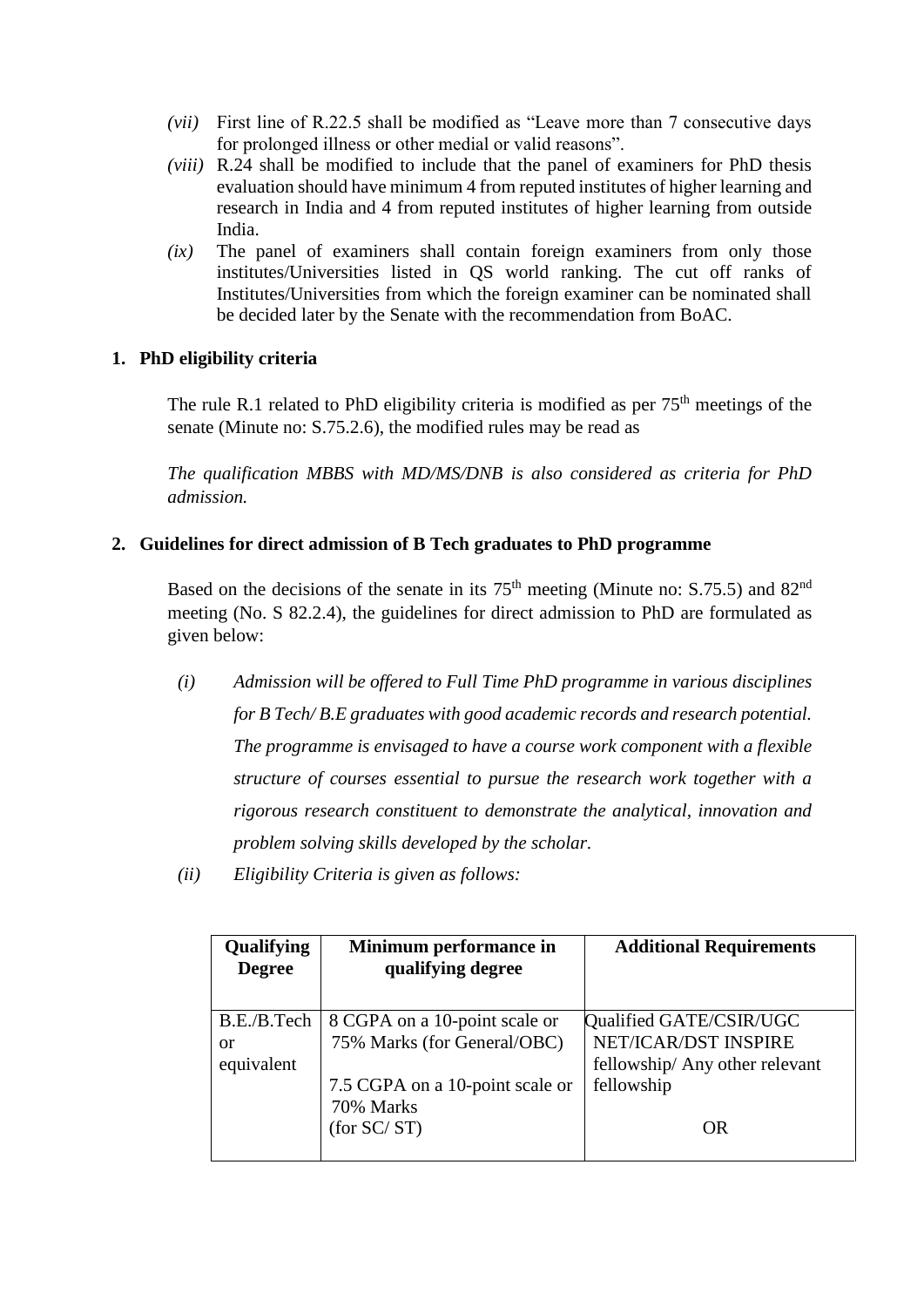| Minimum 2 years of professional  |
|----------------------------------|
| experience in an industry with   |
| R&D wing/ in an R&D lab of       |
| reputed institution/ in an R&D   |
| organization (acquired after     |
| obtaining the qualifying degree) |
|                                  |

- *(iii) The qualifying degree should be completed not more than 5 years at the date of application.*
- *(iv) Direct Ph.D. programme shall be implemented only in Engineering Departments now.*
- *(v) The duration of the degree course in Engineering/Technnology should be at least 4 years after 10+2 (i.e.10th Std and 12th Std). However, those who have a diploma after the 10th Std and have been exempted for 1 year in the Engineering/Technology are also eligible to apply*
- *(vi) Direct PhD admission of B. Tech. graduates shall be restricted to candidates who have qualified GATE. Final selection will be based on the percentage of marks (CGPA) scored for qualifying degree, GATE score or other academic credentials and performance in test & interview conducted by the respective department*
- *(vii) The scholars need to credit courses recommended by the supervisor and the doctoral committee for atleast 30 credits and shouldsecure a minimum CGPA of 7.*
- *(viii) The scholars need to clear the Comprehensive Examination within 3 years of admission.*
- *(ix) Minimum duration for submission of the thesis is 4 years and maximum duration is 7 years.*
- *(x) A scholar shall be eligible for the Institute fellowship for a period not more than five years.*

## **3. Norms to include external faculty/expert as Ph.D. co-supervisor**

Based on  $75<sup>th</sup>$  meetings of the senate (Minute no: S.75.8), following rules are formulated to include external faculty/expert as Ph.D. co-supervisor

*A faculty or a scientist who satisfies all the following requirements may be allowed to act as co-guide for a research scholar of NIT Calicut*

## *Category 1 (For applicants from India)*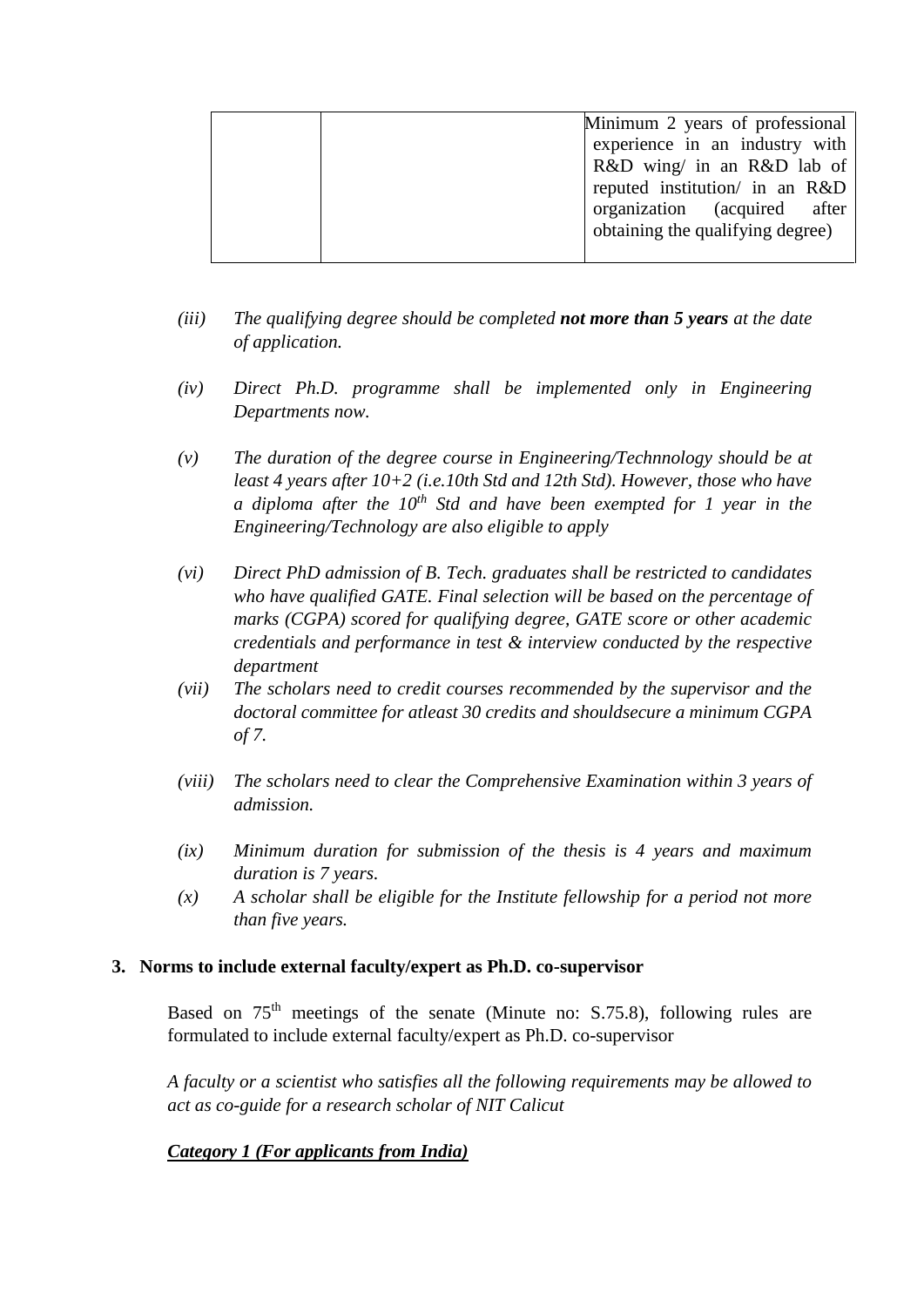- *1. Ph.D. degree holder who is a regular employee in an institution with NIRF ranking within 100 in the last 3 years or reputed industry/ R&D organization with minimum 5 years of teaching / research experience after Ph.D. degree*
- *2. Parent institute should be recognized by national agencies like UGC/AICTE/MCI or any other agencies recognized by central/ state governments*
- *3. Three years of experience in research guidance after Ph.D degree in parent institute or any other institute recognized by MHRD, Government of India*
- *4. Five publications in reputed SCI journals OR Three publications in reputed SCI journals and one patent obtained OR Three publications in reputed SCI journals and experience in implementing at least one high value R & D project (not less than Rs. 25 lakhs) as the Principle Investigator (Item 4 is for contributions during last 5 years)*

## *Category 2 (For applicants from abroad)*

- *1. A faculty/ Scientist/ R & D Engineer from outside India with Ph.D degree can be allowed a co-guide if he/she is from a very reputed institute/University (with QS ranking within 500) with very good academic ranking/international recognition*
- 2. *Three years of experience in research guidance after doctoral degree in parent institute or any other reputed organization/industry.*
- *3. Five publications in reputed SCI journals OR Three publications in reputed SCI journals and one patent obtained OR Three publications in reputed SCI journals and experience in implementing at least one high value R & D project as the Principle Investigator. The value of high value project can be decided by the concerned department (Item 4 is for contributions during last 5 years).*

## **4. PhD admission of research staff under funded project**

The rules R 3.1 and R.21 (related to the Part-Time Ph.D. Programme for the research staff of the Institute) is modified based on 75<sup>th</sup> meetings of the senate (Minute no: S.75.9.3), the modified rules may be read as

## *R.2 Eligibility*

*(d)* Registration under part-time scheme is available to full-time employees of NIT Calicut or research staff (*should have completed a period of not less than 6 months in the project and projects should be in force for at least two more years)* working on sponsored research projects in the Institute. Members of the faculty appointed on contract basis at NIT Calicut, for a period of 3 years or more can also apply under this scheme (see R.3).

## *R.3 Part-Time Ph.D. Programme for employees and research staff of the Institute*

*R 3.1. The Institute offers Ph.D. programmes under part-time scheme for regular employees of the Institute (see R.2). They need to apply for the same at the normal time of admission with the recommendation of the Head of the Department in which he/she is employed in the Institute.*

*Research Staff, who are working on sponsored research projects in the Institute are eligible to apply for Part- Time Ph.D programme in the Institute, provided they have completed a period of not less than six months on the project and the project is in force for at least two more years, at the normal time for admission, with the recommendation of the Principal Investigator, Head of the department and Dean (R&C). A certificate to*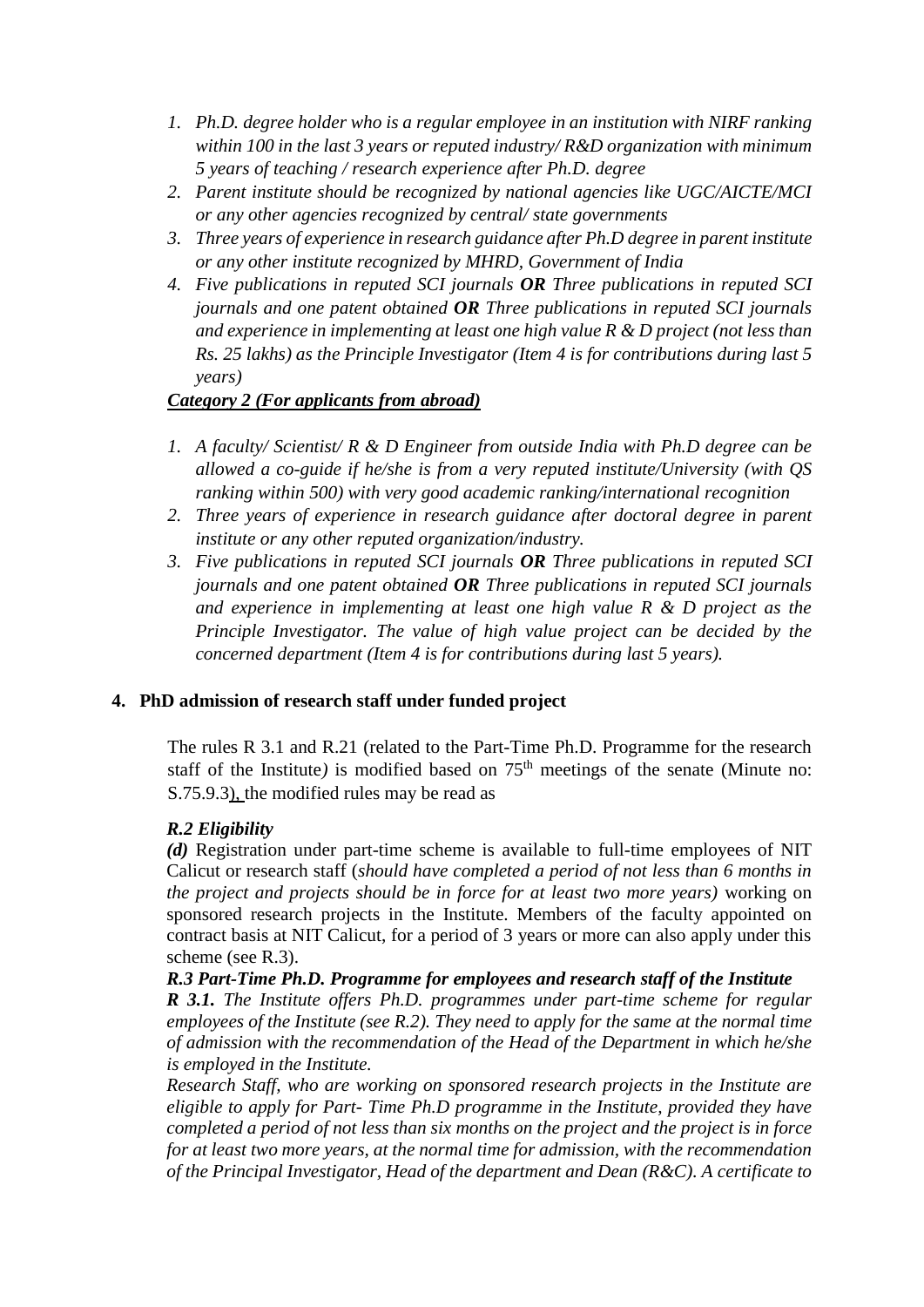*this effect from the Principal Investigator concerned should be attached to the application form. Such research staff shall register for Ph.D programme under Part-Time Scheme, once they successfully complete the Institute admission process (Test and/or interview) for the Ph.D programme. At the time of exhausting of fund from the project, a financial support may be provided as per the availability of scholarship in the Institute at that time, provided the scholar converts his/her part-time registration to full-time (R21). In any case, they shall be eligible for such scholarship only for a maximum period of five years from the time of first registration for the Ph.D programme."* 

*R.21 Change of Registration from Part-time to Full-time Programme and vice versa R.21.1 A research scholar admitted to part-time/external registration programme may be allowed to change his/her registration to full-time studies at the beginning of a semester on the recommendation of Doctoral Committee and with the approval of BoAC. In such cases, for determining the duration of the programme, one semester of full-time research work carried out in the Institute will be counted equivalent to two semesters of part-time research. A Part-time scholar can convert his registration to Full-time at any time without any additional financial support from the Institute on recommendation of the committee constituted by Dean (Academic) for the purpose. The scholar may be eligible for scholarship/additional financial support from the Institute provided he/she has a paper publication based on the research work in a journal recognized by NIRF. A Full-time scholar supported by any external funding agency may be eligible for financial support from the Institute at the time of exhausting the scholarship from the funding agency provided the scholar has one paper publication based on the research work in a journal approved by NIRF. A research staff working in a sponsored research project may be allowed to change his/her registration from part time to full time at the time of exhausting of fund from the project. In all the above cases, the financial support may be provided as per the availability of scholarship in the Institute at that time. In any case, they shall be eligible for such scholarship only for a maximum period of five years from the time of first registration for the Ph.D programme.*

#### **5. Removing the age limit for PG and PhD admission**

The rule R. 2 (g) is modified based on  $82<sup>th</sup>$  meetings of the senate (Minute no: S.82.2.6) as follows:

*The restriction on age limit of 50 years for PG & PhD admissions was removed except direct Ph.D Programme (Full Time).*

#### *6.* **Incorporating GATE as an additional Eligibility criterion for PhD admission**

The rule R.1 is modified based on  $82<sup>th</sup>$  meetings of the senate (Minute no: S.82.3). The modified rules may be read as

*For the admissions to Ph. D. Programmes under the Regular (Fulltime) scheme, a GATE score (obtained at some point of time in the past) in the respective disciplines or fellowships such as JRF/UGC/NET/CSIR/KSCSTE etc. or qualification in any other national level tests as specified by the GoI order No. F. No. 33 – 1/2019 – TS.III dated*